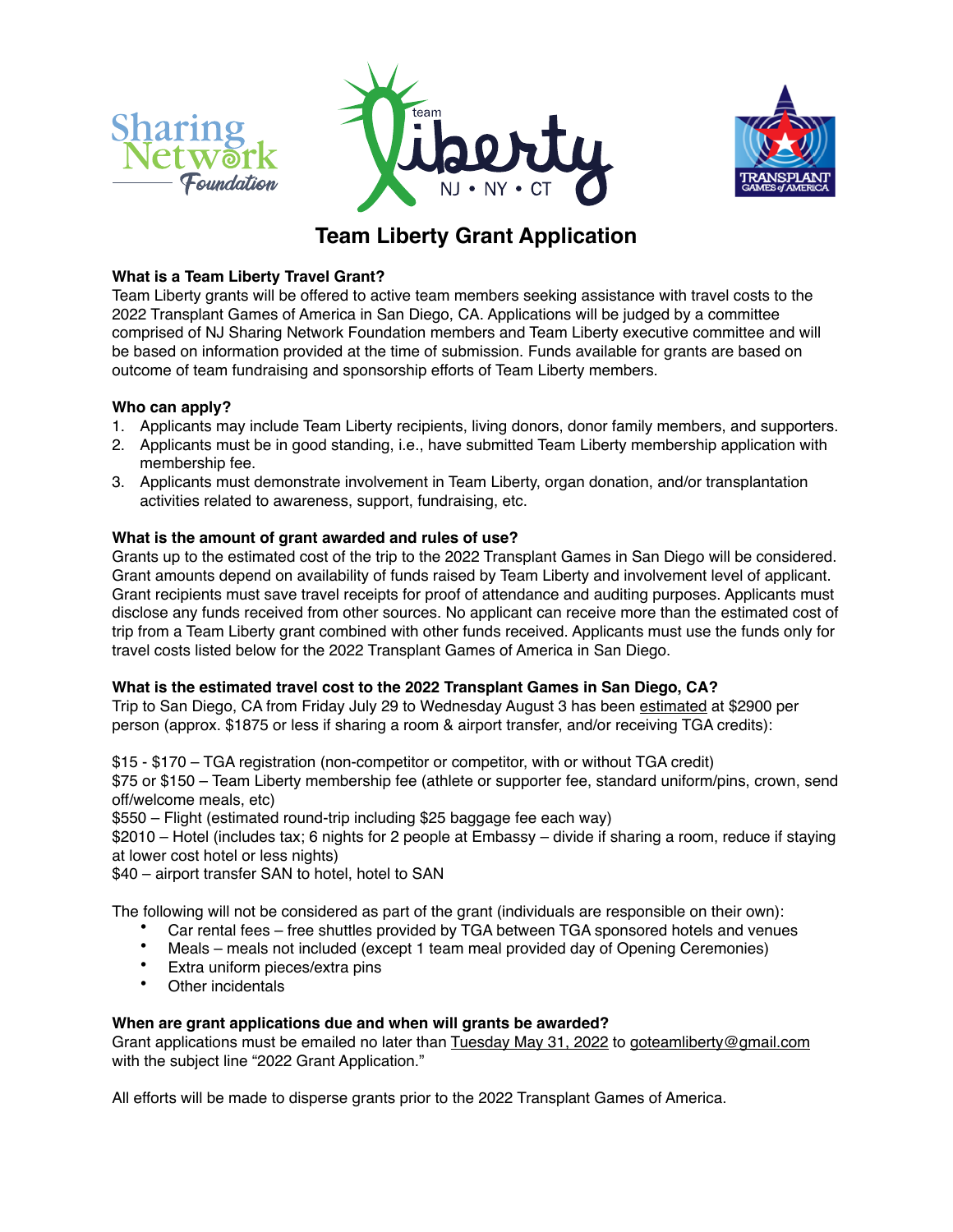## **Applicant Information**

| Applicant Type: <u>pecipient butching</u> donor both on the Supporter butching Applicant Type: perporter                                                                                                                        |  |
|---------------------------------------------------------------------------------------------------------------------------------------------------------------------------------------------------------------------------------|--|
|                                                                                                                                                                                                                                 |  |
|                                                                                                                                                                                                                                 |  |
| Amount Requested: \$                                                                                                                                                                                                            |  |
| Involvement in Team Liberty and organ donation/transplantation activities:                                                                                                                                                      |  |
| ___ Attended Team Liberty team meeting(s)                                                                                                                                                                                       |  |
| List month(s): $\sqrt{2}$ month is a set of the set of the set of the set of the set of the set of the set of the set of the set of the set of the set of the set of the set of the set of the set of the set of the set of the |  |
| ___ Attended Team Liberty flag signing                                                                                                                                                                                          |  |
| ___ Attended Team Liberty fundraiser(s)                                                                                                                                                                                         |  |
|                                                                                                                                                                                                                                 |  |
| ___ Volunteered at Team Liberty fundraiser(s)                                                                                                                                                                                   |  |
|                                                                                                                                                                                                                                 |  |
| ___ Organized a Team Liberty fundraiser                                                                                                                                                                                         |  |
|                                                                                                                                                                                                                                 |  |
| ____ Solicited Team Liberty sponsorship(s)                                                                                                                                                                                      |  |
|                                                                                                                                                                                                                                 |  |
| ___ Attended NJ Sharing Network training/event/speaking engagement                                                                                                                                                              |  |
|                                                                                                                                                                                                                                 |  |
| ___ Attended LiveOnNY training/event/speaking engagement                                                                                                                                                                        |  |
| List:                                                                                                                                                                                                                           |  |
| Attended Donate Life Connecticut training/event/speaking engagement                                                                                                                                                             |  |
|                                                                                                                                                                                                                                 |  |
| ___ Attended or volunteered at transplant center event, meeting, support group, etc.                                                                                                                                            |  |
|                                                                                                                                                                                                                                 |  |
| __ Attended or volunteered at other transplantation/donation event                                                                                                                                                              |  |
|                                                                                                                                                                                                                                 |  |
| Team Liberty committee member, liaison, sport captain, etc. before or during the 2022 Games                                                                                                                                     |  |
|                                                                                                                                                                                                                                 |  |
| Other                                                                                                                                                                                                                           |  |
|                                                                                                                                                                                                                                 |  |